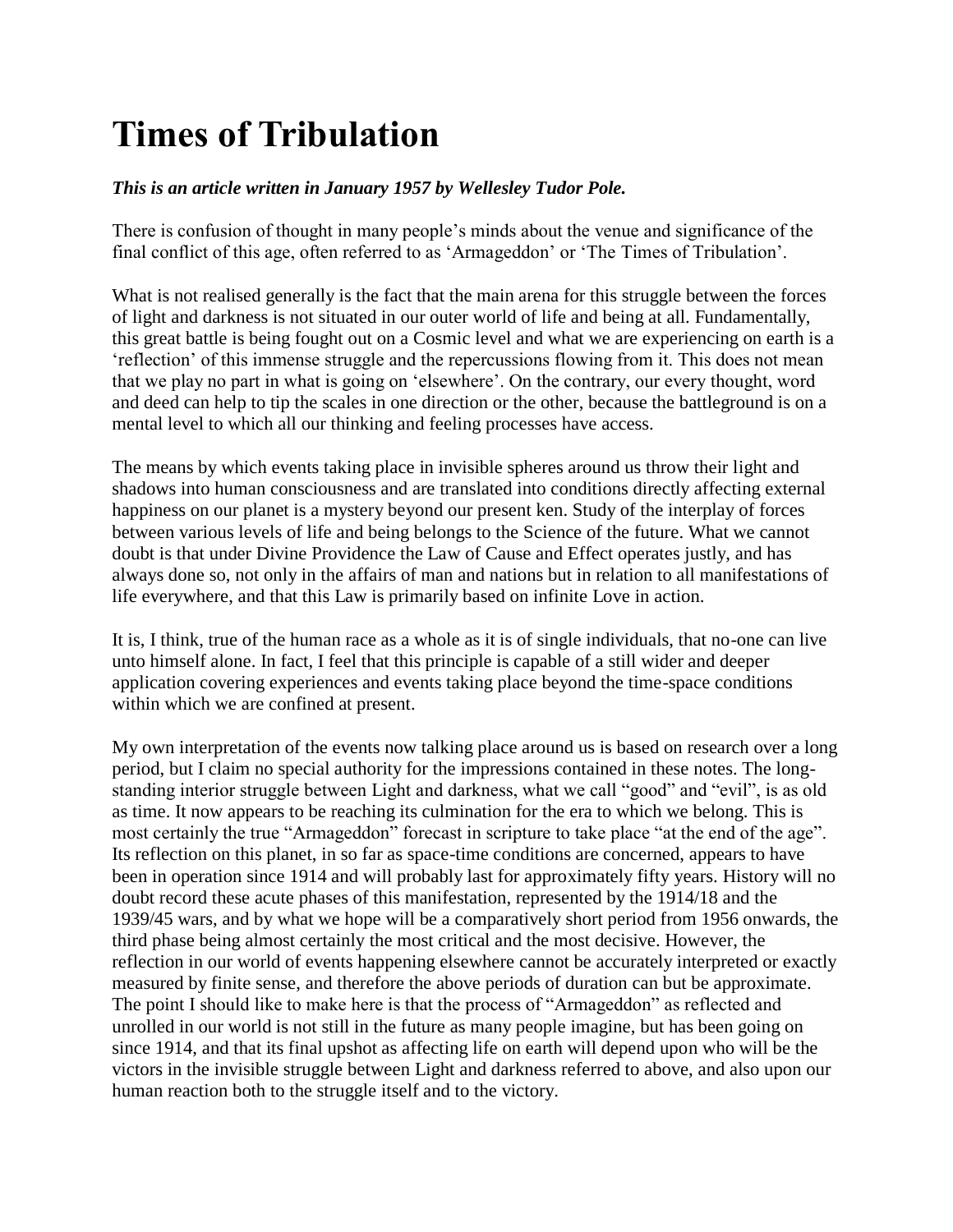If this be a correct assessment of the position, we must naturally ask ourselves what we can do as individuals in humble service to God and to those great Beings who direct the battalions of Light. There is a certain sense in which the whole Universe is contained within each one of us. And it is this Universe for which each individual is responsible. The arena for 'our' battle between the dark and light forces lies within your consciousness and mine, because this battle is personal to you and to me. We can live in such a way as to be capable of reflecting and declaring the power of the Light out into manifestation, or we can allow the dark forces of our natures to secure the upper hand. There can be no neutrals in this struggle. You and I are personally responsible for the outcome of this 'Armageddon of the Soul'. It is beyond our finite understanding to compute the extent to which our thoughts and acts can influence the Cosmic struggle as a whole. However, this much we can know: namely, that it lies within your and my power by our prayers, thoughts and actions to reinforce the Armies of the Light and to an extent which, cumulatively, may well prove decisive. Or we can provide ammunition for the dark forces by selfish preoccupation with our own desires, ambitions and sense pleasures, thereby giving the Light no opportunity to be reflected and manifested through us and, as a direct result, prolonging the agony of the conflict. Each of us, therefore, can play our part in prolonging the time of tribulation or in shortening it.

Until this present epic struggle "in high places" has been fought out and, as we must firmly believe, won by the Powers of Light, and until this victory has been reflected in human consciousness, there can be no return of the Christ among us, nor can the Golden Age be born. There is a certain sense in which the Christ, as the supreme representative of the Creator, is never absent from the hearts and minds of men (that is, to the extent to which we are willing to receive Him). But His active manifestation in our midst once more must inevitably depend upon our willingness to create the right conditions for such a manifestation to take place successfully. It cannot be His function to interfere with the working of the Law of Cause and Effect.

I should like to pause here a moment to speak about the event scripturely referred to as the "Day of Judgement". Each time we pass form one level of life to another we shall find ourselves faced by a "Day" of judgement when the accounts will be reckoned and when what ever debit balance stands against us will have to be met and paid. This is a truth which is recognised within the teachings of all religions.

Whether there is to be a final "Day" of reckoning of Humanity as a whole and for individual men and women is a question that lies far beyond our present knowledge. What does seem probable is that "Days of Judgement" occur periodically not only in our own lives but in the life of nations and peoples. Our knowledge of human history does not go back very far. For instance, accounts of the "Flood" and of the disappearance of Atlantis and Lemuria have come down to us in a legendary form only. Is it inconceivable that such happenings have a direct relation to the subject we are discussing? It may be that from time to time in world history the accumulation of wrong thinking and acting becomes so burdensome in its effects that a drastic cleansing process proves inevitable, providing the opportunity for a wiping of the slate and the provision of a new one in order to make a fresh start possible. We may not be far distant from such happenings as have just been mentioned.